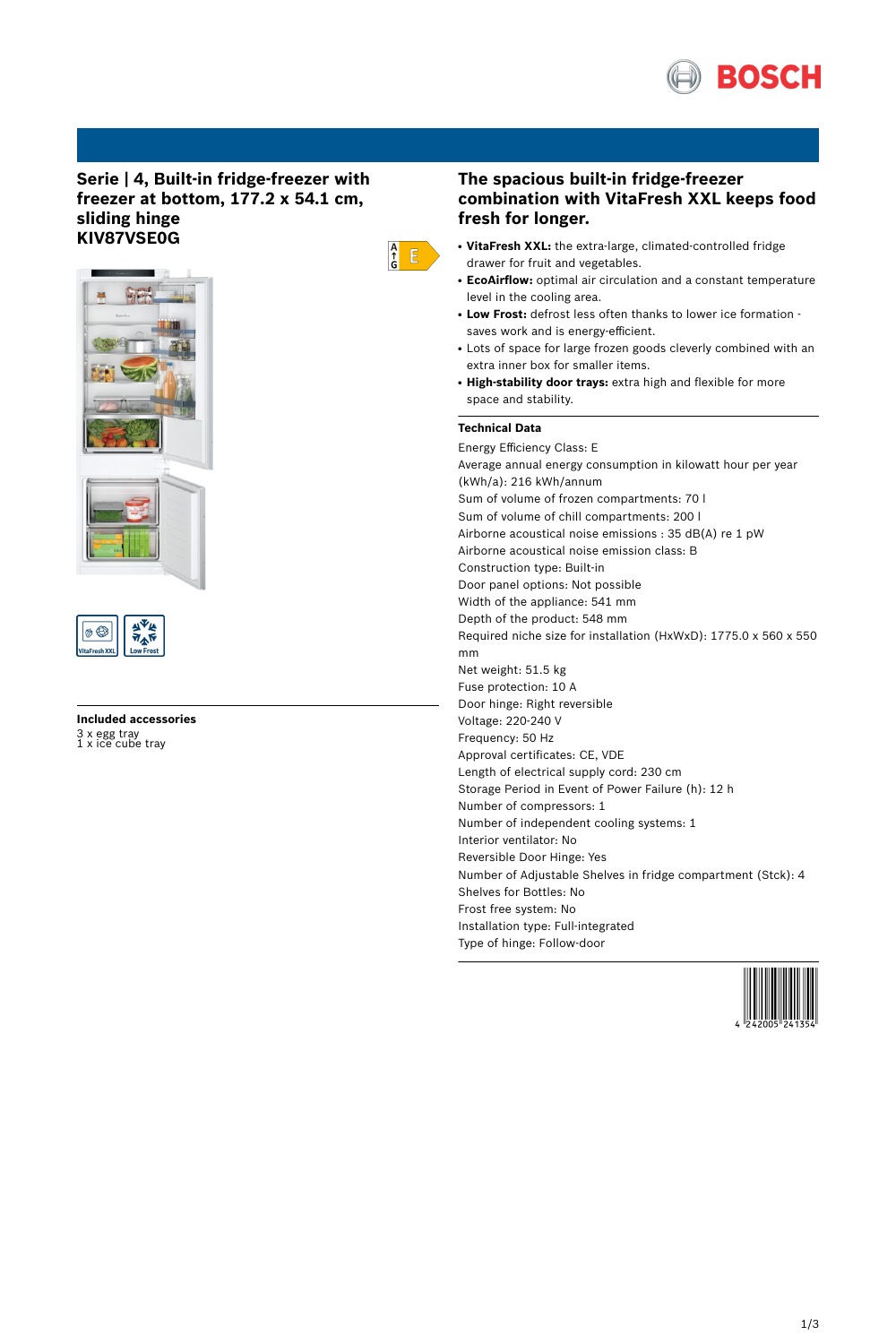

# **Serie | 4, Built-in fridge-freezer with freezer at bottom, 177.2 x 54.1 cm, sliding hinge KIV87VSE0G**

# **The spacious built-in fridge-freezer combination with VitaFresh XXL keeps food fresh for longer.**

- KIV87VSE0G
- easy Installation

#### **Functions**

- Bright interior LED fridge light

#### **Design features**

- LED electronic control
- Super Cooling: No
- SuperFreezing function with automatic deactivation
- Acoustic alarm

#### **Design features**

- <sup>5</sup> safety glass shelves in fridge compartment of which <sup>4</sup> are height adjustable
- <sup>4</sup> door trays, including 1x dairy compartment
- <sup>1</sup> removable door storage compartments.
- 4 door bins

#### **Freshness System**

- <sup>1</sup> VitaFresh drawer with humidity control - Fruits and vegetables retain vitamins and stay fresh for longer

#### **Food freshness system**

- LowFrost less ice creation and therefore quicker defrosting
- <sup>2</sup> transparent freezer drawers, including <sup>1</sup> BigBox

### **Dimension and installation**

- Dimensions: 177.2 cm H x 54.1 cm W x 54.8 cm D
- Niche Dimensions: 177.5 cm <sup>H</sup> <sup>x</sup> <sup>56</sup> cm <sup>W</sup> <sup>x</sup> <sup>55</sup> cm <sup>D</sup>

#### **Key features - Fridge section**

- Right hinged door, door reversible
- 220 240 V

### **Key features - Freezer section**

- <sup>3</sup> <sup>x</sup> egg tray, <sup>1</sup> <sup>x</sup> ice cube tray

#### **Country Specific Options**

- Based on the results of the standard 24-hour test. Actual consumption depends on usage/position of the appliance.

#### **Design features**

### **Dimension and installation**

### **Additional features**

### **Performance and Consumption**

- EU19\_EEK\_D: E
- Total Volume : <sup>270</sup> <sup>l</sup>
- Net Fridge Volume : <sup>200</sup> <sup>l</sup>
- Net Freezer Volume : <sup>70</sup> <sup>l</sup>
- Net 4\* compartment volume : <sup>70</sup> <sup>l</sup>
- Freezing capacity 24h : 3.2 kg
- Annual Energy Consumption: <sup>216</sup> kWh/a
- Climate Class: SN-ST
- Noise Level : <sup>35</sup> dB , EU19\_Noise emission class\_D: <sup>B</sup>
- Temperature rise time : EU19\_Temperature rise time\_D: <sup>12</sup> <sup>H</sup>